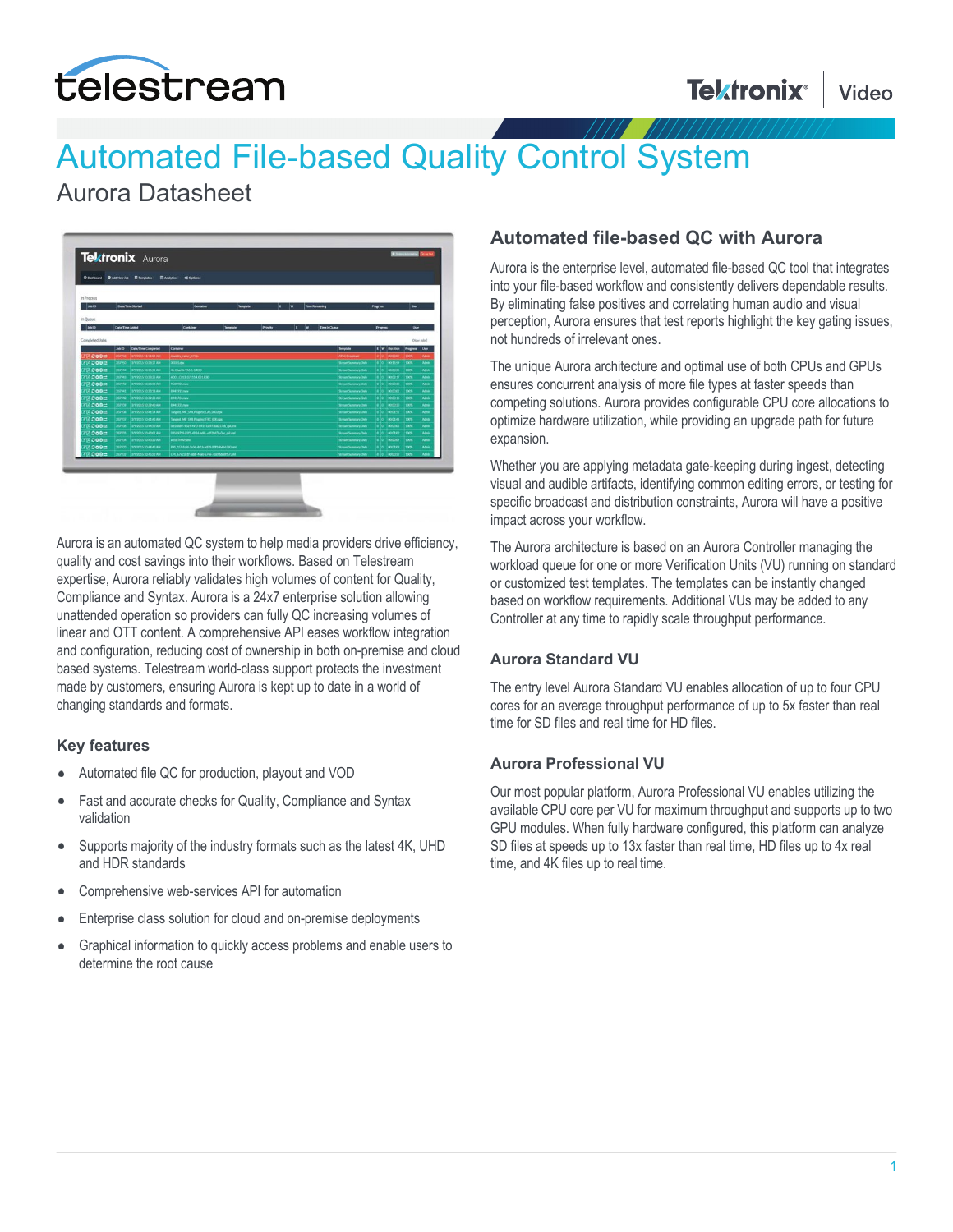

Aurora is an enterprise-level automated QC solution for detecting the quality of file-based content at multiple points throughout the workflow, including from content creation to delivery.

### **Aurora delivers analysis speed and accuracy**

#### **Guaranteed QC capacity**

Aurora guarantees QC throughput speeds by reserving CPU and GPU capacity so the system does not slow down as the test queue increases. This results in a single file being analyzed as fast as that same file with hundreds of other concurrent jobs in progress.

#### **Broad codec and wrapper support**

As a result of constant participation in key standards committees (EBU, SMPTE) and industry working groups (AMWA, FIMS, DPP), Aurora maintains the latest codecs and wrappers with new updates arriving as available. This means that almost any file you can make, Aurora can test.

#### **Powerful user interface**

Aurora has an efficient user interface based on a wide range of customer feedback with a consistent information layout, user-defined theme/colors and a growing variety of display language scripts in both the user interface and QC reports. Current support includes English, Japanese, Korean and Simplified Chinese character sets.

#### **Easy-to-use QC reports**

Aurora job reports are a single easy-to-read page displaying all of the metadata in one location followed by an interactive error summary including frame-accurate access through our Hydra Player. The report is consistent in look and content whether viewed through a Web browser or as a PDF.

#### **Fast access Help files**

Aurora provides Help files for every test, instantly accessed from test templates or reports, providing an explanation of each individual test, how the test is performed, recommended correction(s), and where to in the workflow may be the best location to perform the fix.

#### **Email notification**

Aurora email notifications ensure that regardless of the receiving email device there is appropriate information provided for decision making or further action. Emails contain summary info and a HTML link to the full QC Report, and optionally the PDF version.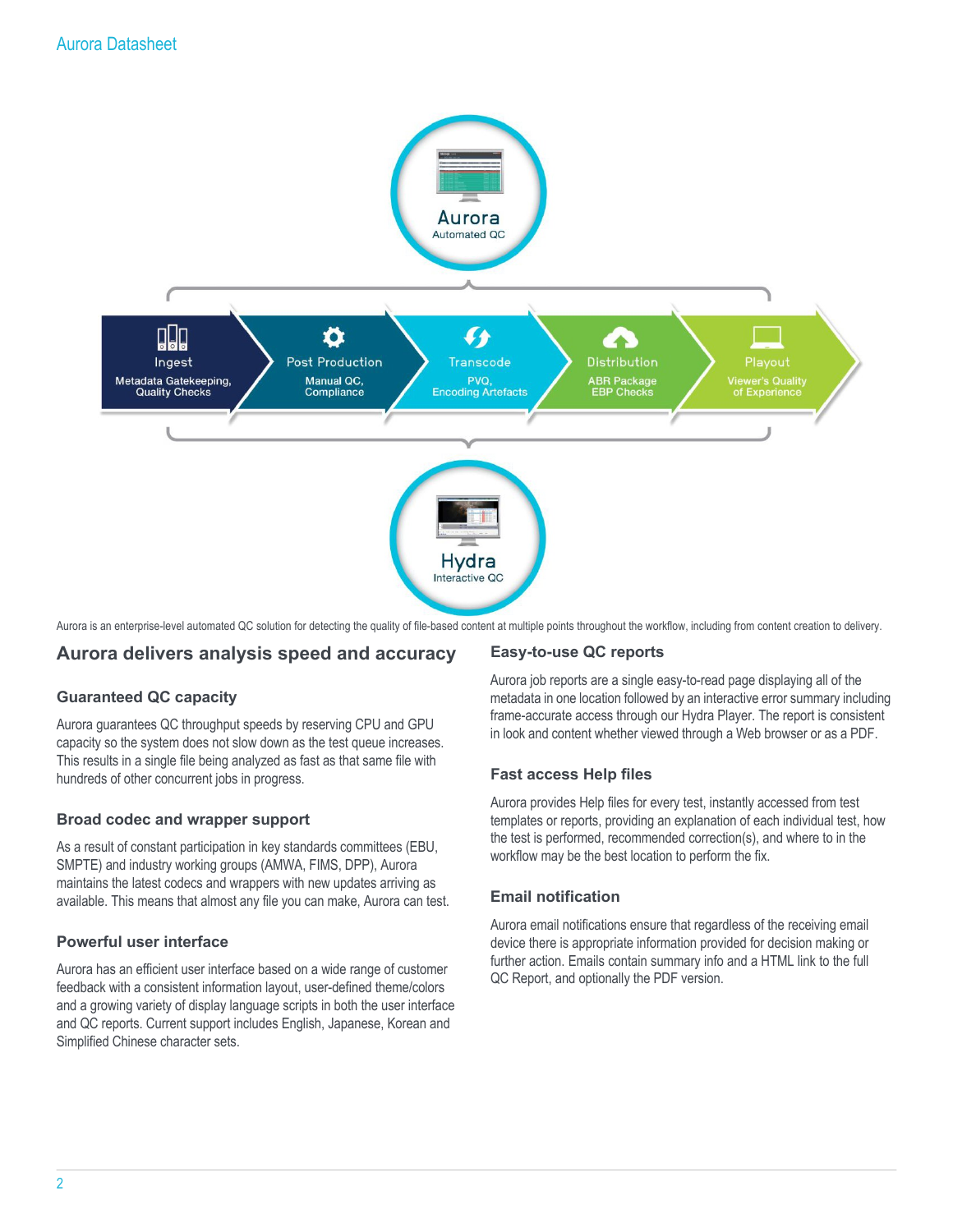#### **Unrivaled, scalable speed**

Aurora was the first file-based QC product engineered to dynamically allocate compute threads across a user-specified number of CPU cores, enabling performance and scalability in high density virtual and blade environments. Using high CPU allocation or a lower CPU allocation combined with Aurora's unique GPU accelerated processing capability, QC throughput approaching wireline limits can be achieved, rather than being constrained by a legacy decoding, buffering and testing architecture.

#### **QC report analytics**

Aurora includes QC Analytics to enable media organizations to analyze results of multiple QC Reports and search across reports for specific criteria. Aurora can identify QC artifact trends and compare results from QC done at different workflow stages, pipeline issues and trends or identify vendors for KPI and SLA documentation.

#### **4K production work flow**

Aurora can test and play back the Interoperable Master Format (IMF), the distribution master format agreed on by major motion picture studios, and the supplemental IMF packages. Aurora has the ability to QC and play back complex Composition Play Lists (CPLs) and can test 4K at real-time or faster in any other container or codec, including JPEG 2000, DPX, DNxHR, HEVC, H.264/AVC/AVCI/XAVC. <sup>1</sup>

#### **Enhanced Adaptive Bit Rate (ABR) support**

Aurora is the first file-based QC solution on the market capable of both testing and playing back HLS/HSS/HDS/DASH and CableLabs intermediate ABR playlist file sets. Aurora includes tests that have been specifically designed to catch the most common causes of adaptive bit rate streaming problems.

#### **Minimal false positives**

Aurora algorithms are designed to reduce false positives, ensuring an accurate QC report. Telestream operates a unique machine learning loop that ensures that continuous accuracy improvements of test algorithms based on customer supplied files with known QC artifacts.

#### **Video essence tests**

Aurora video essence tests include Macro-block Noise, Up-conversion, Picture Quality (TekMOS, Perceptual Video Quality), Comb Artifacts, Field Order Swaps, Tape/Digital Hits, Perceptual & Film Artifacts, Black/Freeze Frames, Letterboxing/Pillarboxing, Dead Pixel Detection, Color Bars, PSE/ Flash Detection (Harding FPA), and Cadence Change.

#### **Audio essence tests**

Aurora audio essence tests include Silence, Drop-outs, Peaks (dBTP, PPM, dBFS), Average Levels (R128, ATSC, ARIB), Clipping, Snaps/Clicks/ Pops, Test Tones, Phase Swaps and Hiss/Hum. Aurora also applies a user-defined Audio Service Map for processing AES wrapped tracks or when mono channel audio essence tracks are tested together.

#### **Metadata tests**

Aurora metadata tests include Container Syntax, Video Essence Syntax, Caption Syntax, Container Essence Contents, Cross-Check Container-Essence, Rude Word Detection in Text, Start Time code, Time code Discontinuity, Video Resolution and Run-times. Additional metadata tests for Dolby Audio Syntax and Dolby E Guard Band Alignment are included with the optional Dolby codecs.

#### **Distribution constraint tests**

Aurora has predefined tests for most popular distribution formats, including CableLabs VOD, CableLabs ABR/EBP, iTunes, Netflix, ATSC, DVB, ISDB-T/TB, XDCAM/RDD-9, AS-02, AS-10, AS-10 French PAD and DPP/AS-11.

#### **Automated workflows**

Aurora includes tools for implementing end-to-end workflows, including Smart Test Plans for automatically applying test plans to your incoming files, and a Decision Engine that enables automated post QC test file movement and corrective actions.

#### **Systems integration**

Aurora QC includes an easy to use SOAP API, as well as the legacy CeriTalk API, allowing leading vendors to seamlessly integrate Aurora QC into their solution workflows. Major partners include Amberfin, Aspera, Astec, Imagine Communications, Broadcast, DataMiner, Vidispine, Dalet, and FileCatalyst.

1 Optional codecs are available for access to Canopus and HEVC decoders, and to enable GPU acceleration to the native capability of the JPEG 2000 decoder.